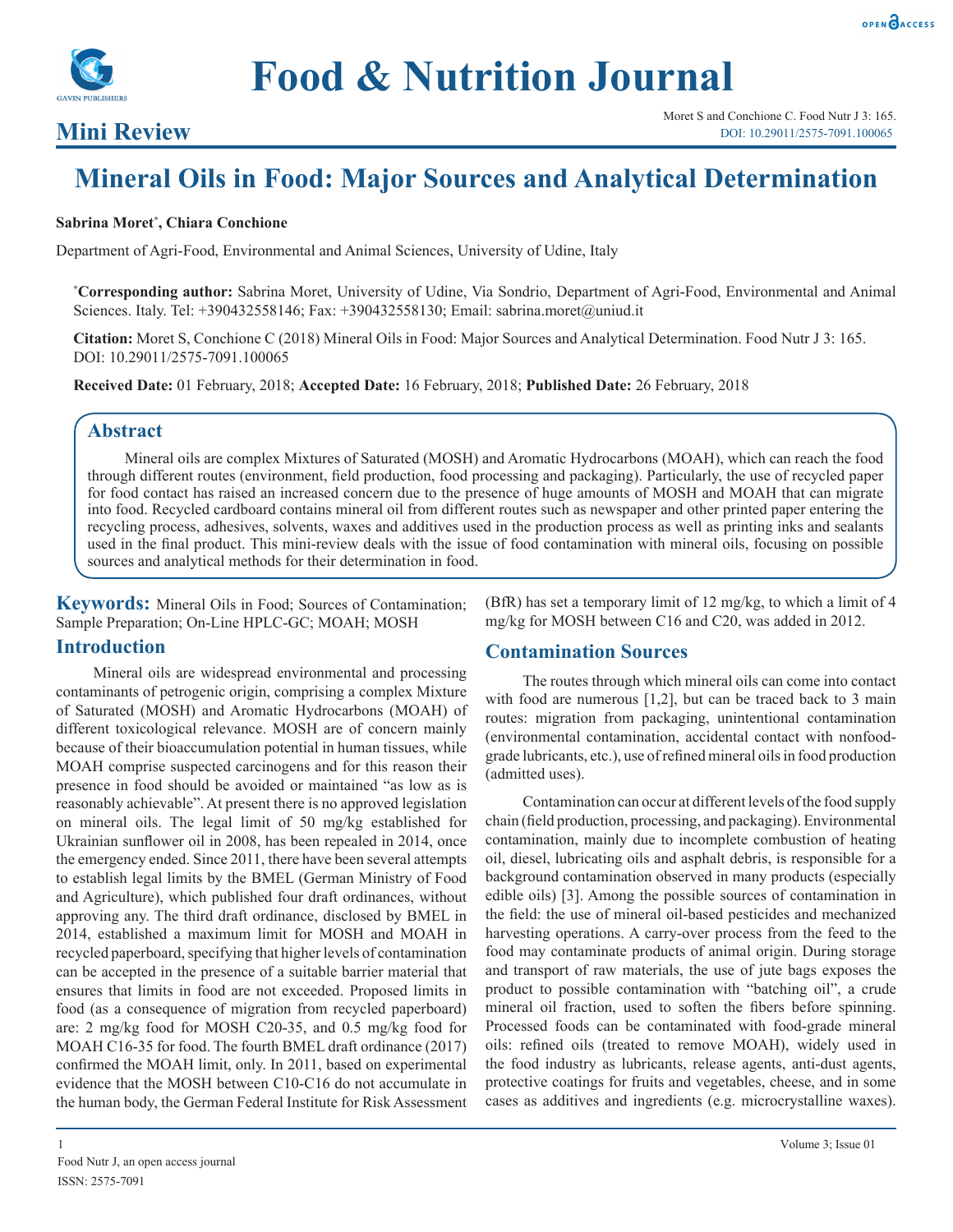Migration from packaging made of recycled fibers represents the most important source of contamination for many foods, even in the case of a secondary packaging not in direct contact with the food [1]. Recycled fibers contain residues of inks from newspapers or other material printed with mineral oil-based inks, which enter the recycling process. In recent years, mineral oil-based printing inks largely used in the food industry up to a few years ago, responsible of contamination in many food, have been gradually replaced with mineral oil free printing inks. Cellulosic packaging may also be contaminated with paraffins used to improve water resistance, MOSH from adhesives and solvents used as carriers of binders and additives.

Migration from paper and paperboard packaging can occur from the matrix to the surrounding environment (and vice-versa) and from the fiber matrix into the food (also across different layers or packaging), both by direct contact and by indirect contact (via gas phase). Paperboard material consist in an open and porous structure of fiber and air pores. The mobility of mineral oil and other contaminants through the paper comprises a combination of adsorption and desorption mechanism on the fiber, transfer mechanism across the fibers and diffusion of migrants in the air pores. Migrants can be transferred into food both by the gas phase and by diffusion according to their volatility.

Different strategies have been proposed to limit the migration of MOSH and MOAH from packaging to food: (a) to reduce the percentage of recycled fibers used for paper production; (b) to replace recycled fibers with virgin ones; (c) to select high quality material for the recycling process; (d) to study systems for a better purification of recycled fibers; (e) to use "mineral oil free" printing inks, and (f) to use functional barriers able to reduce migration below the levels required. The use of a functional barrier represents the best choice against the migration problem. Different solutions such as use of internal bags (e.g. PET, PP/EVOH, etc.), modified paperboard packaging material with an integrated barrier layer or incorporating an adsorbent material (such as activated charcoal), have been proposed in the last years.

### **Analytical Determination**

The reference method for MOSH and MOAH analysis in food and packaging is the on-line HP(LC)-GC-FID method proposed by Grob and collaborators [4,5], recently approved as the BS EN 16995: 2017 method for vegetable oils and foodstuffs on the basis of vegetable oils. The sample extract is injected into an LC silica column (25 cm x 2 mm id) which has the function to retain polar triglycerides allowing the separation of the MOSH and MOAH fractions which are sent (on-line), separately, to the GC column for quantitative analysis carried out with a Flame Ionization Detector (FID). MOSH and MOAH pre-separation can be also achieved using off-line SPE followed by GC-FID analysis, using large volume injection to compensate for the loss of sensitivity and

to avoid discrimination problems [6,7]. On-line LC-GC-FID has the advantages to exploit high separation efficiency, to allow for high sample throughput reducing solvent consumption and sample manipulation and thus enhancing reproducibility of the method. FID is chosen as detector because it provides virtually equal response per unit of mass for all hydrocarbons and because of calibration problems encountered with Mass Spectrometry (MS). Its lack of sensitivity and selectivity must be compensated with suitable preseparation in order to assure that only the hydrocarbons reach the detector. Correct interpretation of chromatograms presupposes knowledge about the sample and potential interferences. Sometimes auxiliary methods, like enrichment to reach higher sensitivity, removal of biogenic n-alkanes by activated aluminum oxide, and epoxidation to eliminate the interference of olefins (naturally occurring or formed during refining), are needed [4].

The analytical determination must be proceeded by an extraction step, whose importance is often underestimated, and which should guarantee quantitative recovery with minimal solvent consumption. The choice of the extraction method should derive from an in-depth knowledge of the matrix [2]. Ethanol extraction followed by extraction with hexane allows to obtain exhaustive extractions from both dry and wet food. The use of automated extraction techniques that exploit high temperatures and high pressures, such as Pressurized Liquid Extraction (PLE) or Microwave Assisted Extraction (MAE), represent a valid alternative to the classic solvent extraction and allow a considerable reduction in extraction times [8,9]. Microwave Assisted Saponification (MAS) allows for rapid saponification of the sample and simultaneous extraction of unspecifiable matter. It has the advantage that can be applied to all kind of samples and allows to eliminate the fat prior to the LC-GC analysis, enabling to reach high enrichment factors [10].

Although LC-GC-FID analysis furnishes unambiguous results for the large majority of the samples, due to possible presence of interference, some samples requires verification. When there are doubts about the result, or it is important to investigate on the origin of the contamination, it is advisable to carry out a confirmation analysis using GCxGC-MS [11,12]. This technique is very useful to better characterize the MOAH fraction: it provides information on the number of benzene rings and alkylation degree and allows distinguishing mineral oils from hydrocarbons of synthetic origin such as Polyolefin Oligomers (POSH) and Poly-Alpha-Olefins (PAO), the latter mainly derived from hot-melts adhesives.

#### **References**

- 1. [EFSA Opinion on mineral Oil Hydrocarbons in Food \(2012\) EFSA Pan](https://www.scribd.com/document/353404410/Scientific-Opinion-on-Mineral-Oil-Hydrocarbons-in-Food-EFSA-Journal-2012-10-6-2704)el on Contaminants in Food Chain (CONTAM). EFSA Journal 10: 2704.
- 2. [Purcaro G, Barp L, Moret S \(2016\) Determination of hydrocarbon con](http://pubs.rsc.org/en/content/articlelanding/2016/ay/c6ay00655h#!divAbstract)tamination in foods. A review, Analytical Methods 8: 5755-5772.